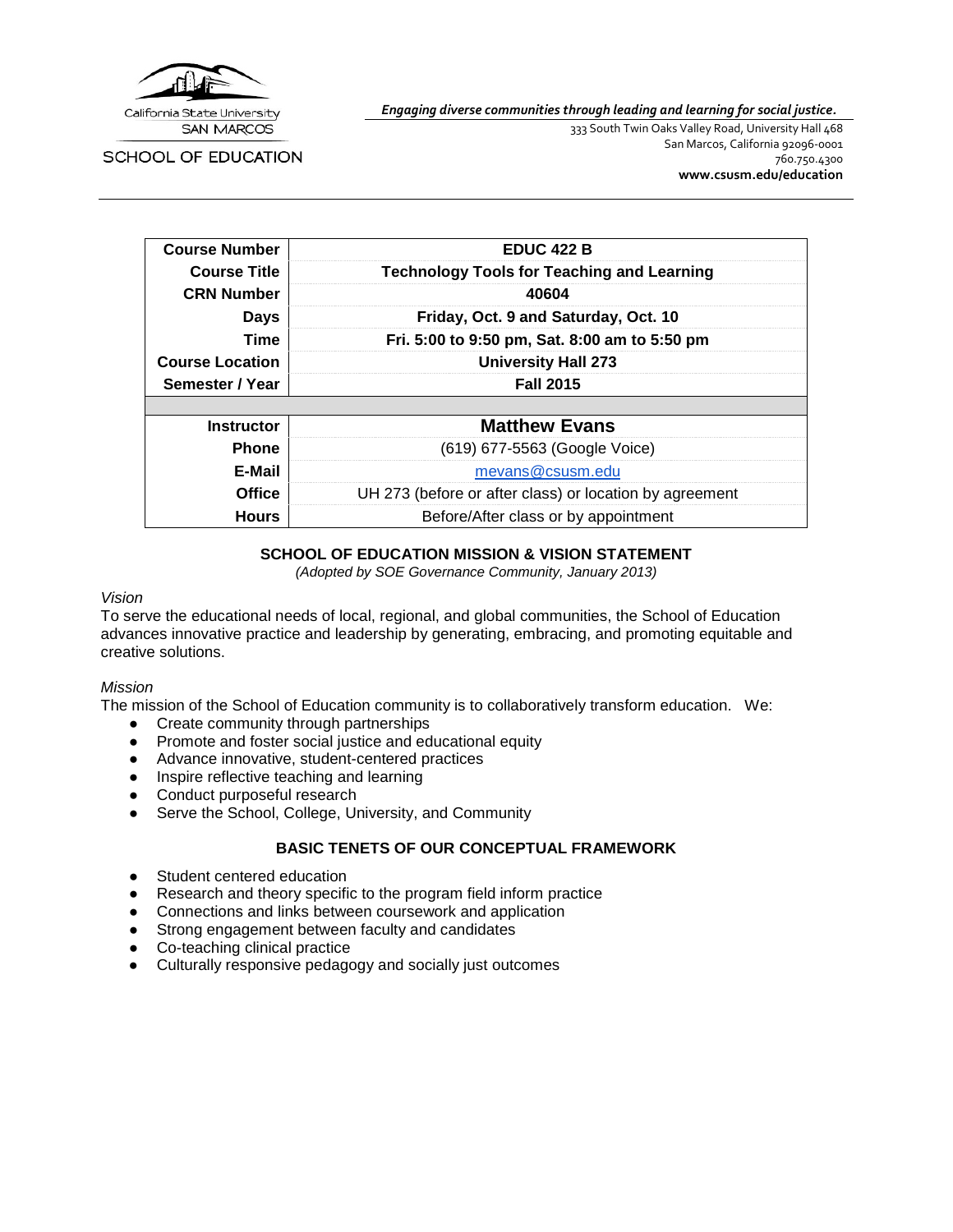## **TABLE OF CONTENTS**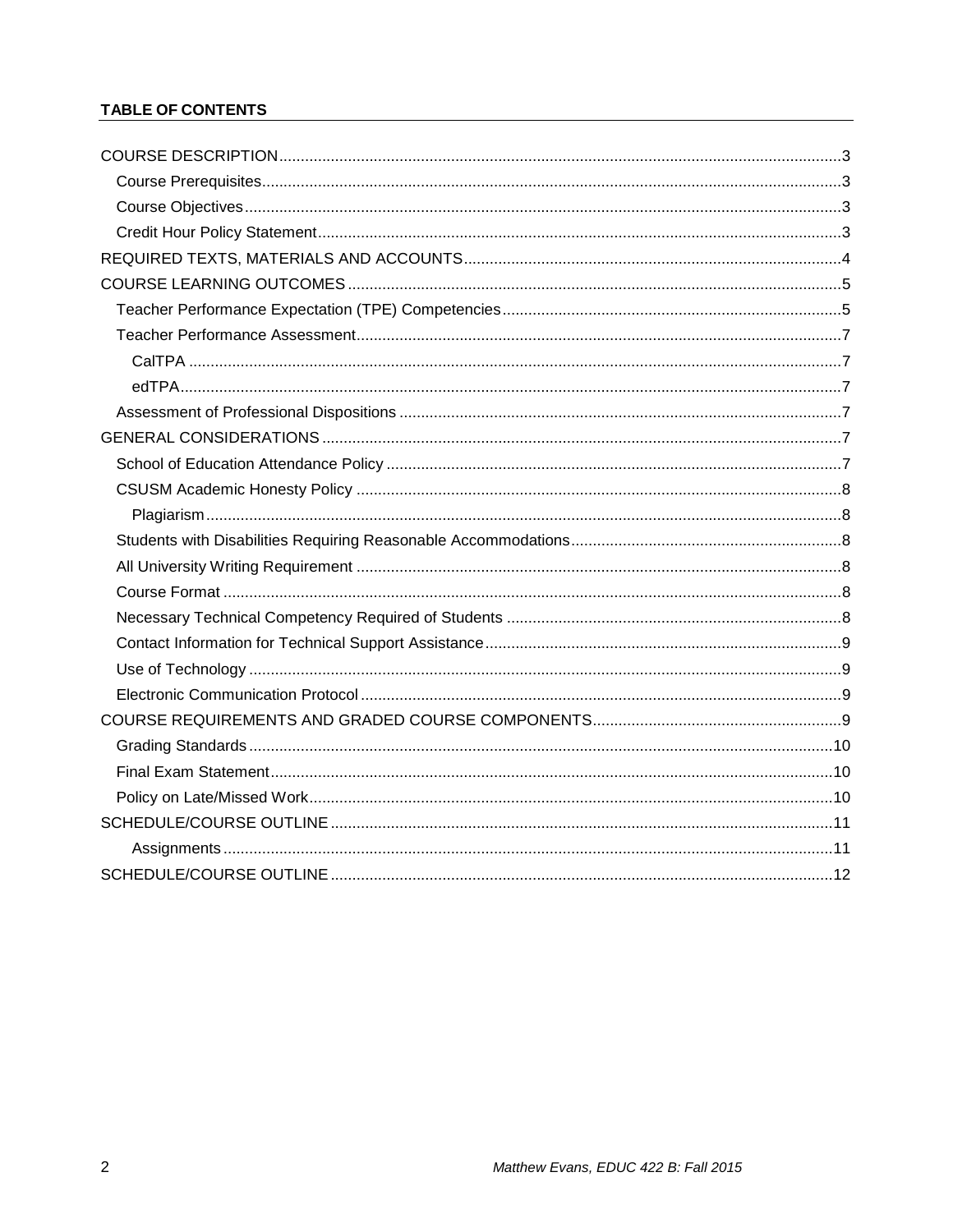### **COURSE DESCRIPTION**

<span id="page-2-0"></span>**Catalog**: Equivalent to the second third of EDUC 422. Focuses on using technology in the classroom through examination of educational software and familiarization with specific software titles supported in the College of Education credential program. *May not be taken for credit by students who have received credit for EDUC 422 and E494K.*

**Instructor**: This course is designed to help students who are seeking to enter to the Multiple and Single Subjects Credential Program to develop the skills, knowledge, and attitudes necessary to effectively integrate technology into classroom teaching and learning. The successful teacher candidate will be able to merge technology, pedagogy, and subject matter to meet the needs of students with diverse backgrounds. Moving beyond procedural knowledge of the steps involved using a piece of technology, this course will help teacher candidates develop problem solving, strategic thinking, critical thinking, communication, and collaboration skills around various technology tools.

#### <span id="page-2-1"></span>**Course Prerequisites**

The prerequisite for this course is basic computer knowledge and skills such as turning a computer on and off; opening, saving, and deleting a file; creating and deleting a folder; using e-mail and web browsers (i.e. Internet Explorer, Safari, Firefox, Google Chrome). Students may demonstrate their basic knowledge and skills by completing the campus-wide computer competency requirement (CCR) or a computer course within the last 12 months with a grade B or above.

#### <span id="page-2-2"></span>**Course Objectives**

In the end of this course, teacher candidates will demonstrate competence in:

- (a) using a variety of educational technology tools that are applied in teaching and learning within the credential program and used in public school settings, and
- (b) meeting the International Society for Technology in Education (ISTE) Teacher Standards (See the list of standards here: [http://www.iste.org/docs/pdfs/20-14\\_ISTE\\_Standards-T\\_PDF.pdf\)](http://www.iste.org/docs/pdfs/20-14_ISTE_Standards-T_PDF.pdf).

### <span id="page-2-3"></span>**Credit Hour Policy Statement**

Per the University Credit Hour Policy:

- Courses with face-to-face instruction (including activity and laboratory modes of instruction) must include a statement to the effect that students are expected to spend a minimum of two hours outside of the classroom each week for each unit of credit engaged in learning. (Note that for courses with a "lecture" mode of instruction over an entire semester, each unit of credit corresponds to an 'hour' of class-time and two hours of student learning outside of class. For activity and laboratory modes of instruction, depending on the particular instructional mode, each unit of credit corresponds to two or three 'hours' of class-time, and two hours of student learning outside of class.)
- Courses that are entirely on-line must describe the activities that the student will be required to complete as part of the course and indicate the expected minimum time (at least 45 hours for each unit of credit) that students will need to devote to each of these.
- Hybrid courses must describe to students how the combination of face-to-face time, out-of-class time associated with the face-to-face sessions, and on-line work will total at least 45 hours per unit of credit.

Due to the nature of this course being a Hybrid course, face-to-face instruction as well as out-of-class time, please remember that on-line work equates to 45 hours per unit of credit.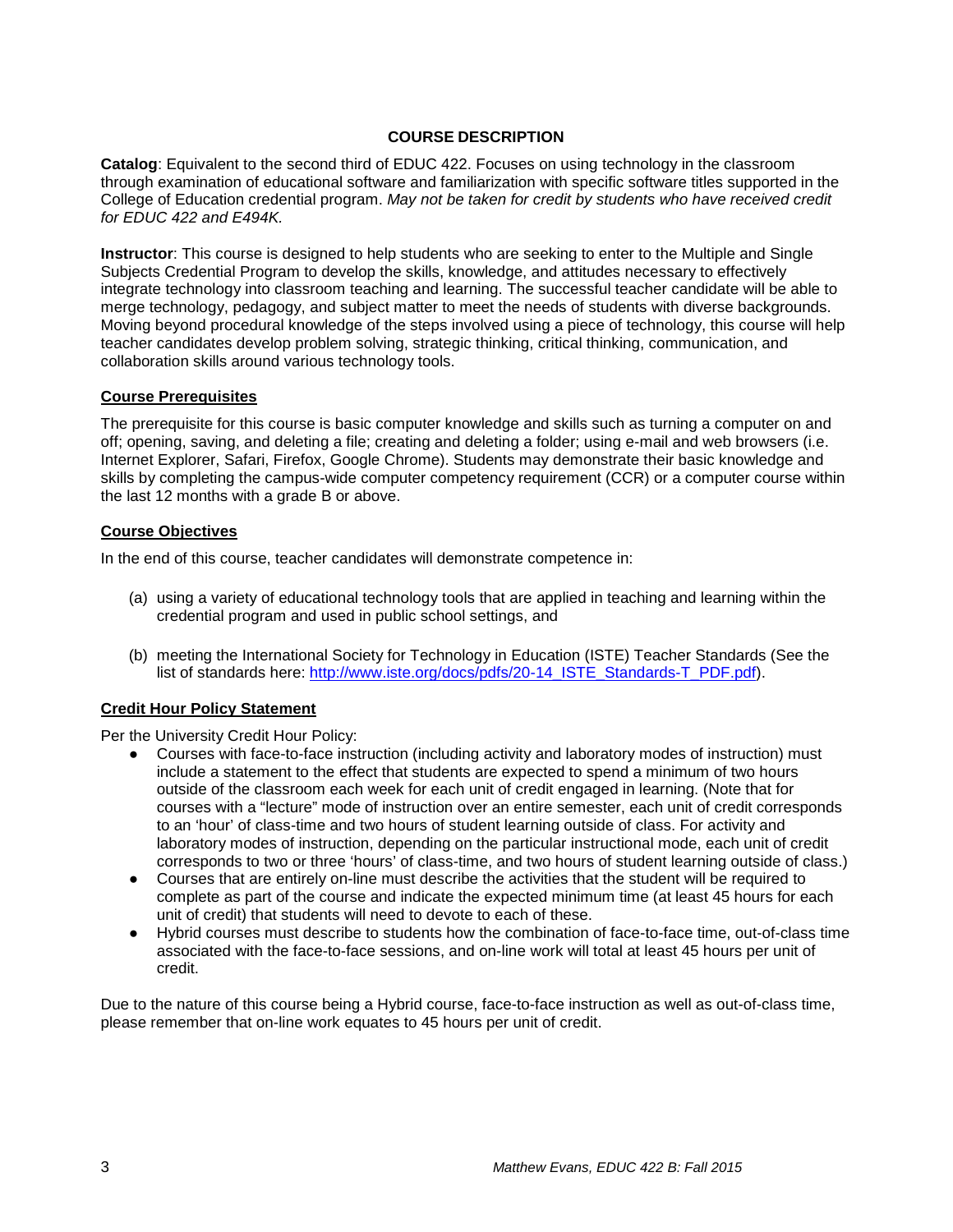### **REQUIRED TEXTS, MATERIALS AND ACCOUNTS**

<span id="page-3-0"></span>1. There is NO required text for this course.

2. **TaskStream:** All students must purchase a membership for TaskStream. The cost of student membership is \$25 per semester. Available at [www.taskstream.com.](http://www.taskstream.com/) Students will use TaskStream for their Online Portfolio assignment. Membership must be purchased before class on Friday. Directions on how to enroll are available at [http://www.csusm.edu/education/eportfolio/taskstreamdirections.html.](http://www.csusm.edu/education/eportfolio/taskstreamdirections.html) Task Stream ENROLLMENT CODE: **6SG3BA**

3. **Digital Video Camera:** All students must bring a digital camera to class on Saturday for the Instructional Video Project assignment. Phones and tablets that have a camera are also acceptable. If you do not have access to a digital camera or a phone or a tablet that has camera, you can check out digital camera from Kellogg Library on the 2<sup>nd</sup> floor. Bring the USB cable or other cables that will allow you to retrieve the recording from your camera to class on Saturday.

4. **Google Drive:** This is an online file storage service provided by Google. It allows users to create, share, and collaboratively edit files stored in the cloud. Students should have access to Google Drive through their CSUSM e-mail. If you do not have access to Google Drive, you can create an account at drive.google.com. Directions on how to create an account are available at: <https://support.google.com/drive/answer/2424384?hl=en>

5. **Additional File Storage:** While you can create, upload, and store files using Google Drive, you may need to use an additional secondary cloud file storage service such as Dropbox (You can create an account at [www.dropbox.com\)](http://www.dropbox.com/) and/or purchase a USB stick (8GB or larger) to store large files.

6. **Cougar Course:** Course materials, assignment instructions, and grades will be available on Cougar Course site. Available at: [http://cc.csusm.edu/.](http://cc.csusm.edu/) Be sure to set your preferred email in your profile settings of Cougar Courses so that you receive important announcements and communications. It is your responsibility to check the course site regularly and bring any issues immediately to the instructor's attention.

7. **Campus Resources:** In addition to attending class meetings, students may need to use campus resources for some assignments. It is the student's responsibility to make arrangements to have the technology resources available in order to complete scheduled assignments and due dates. All students must plan times they can work in labs on campus. Students are required to check campus resources and availability of labs. Mac computers are available in ACD 202, ACD 211, UH 271, and SCI2 306 in addition to other locations such as the library  $2<sup>nd</sup>$  floor.

8. **Backing Up Work:** Many technology platforms you will be using in this course are online and require a username and password. However, for some assignments you will need to take a screenshot or copy/paste your work into a word file, therefore it is important that you backup your work. Suggested procedures for backing up your work include:

- a. Make an EDUC 422 folder on your campus flash drive and save all your files in this folder
- b. Save a backup of all files on your home computer or
- c. Email files to yourself for further backup
- d. Save important email communications for the course in a folder on your flash drive in addition to your email account

**OPTIONAL:** ISTE online student membership costs \$45. Available at [http://www.iste.org](http://www.iste.org/)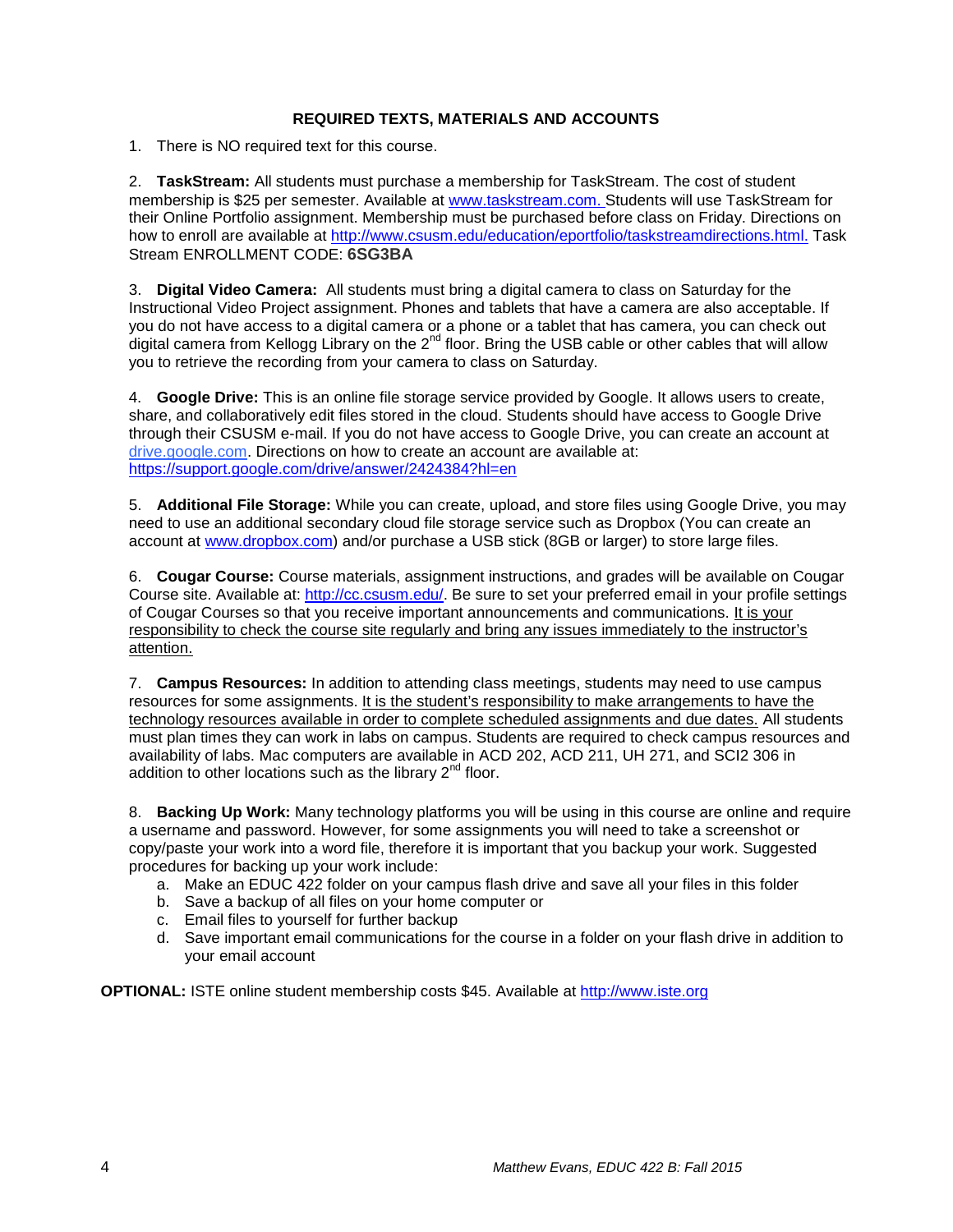### **COURSE LEARNING OUTCOMES**

<span id="page-4-0"></span>The Course Learning Outcomes (CLOs) are intended to communicate to the students what they are able to do upon completion of the course. These are often stated in a greater level of detail than Program Student Learning Outcomes. CLOs should be presented using the following construction:

Upon successful completion of this course, students will (be able to): [List of Course Learning Outcomes follows.]

At their own discretion, instructors may choose additionally to indicate how the CLOs are addressed in the course and how students will be expected to achieve them.

#### <span id="page-4-1"></span>**Teacher Performance Expectation (TPE) Competencies**

The course objectives, assignments, and assessments have been aligned with the CTC standards for Multiple Subject and Single Subject Credentials. This course is designed to help teachers seeking the Multiple and Single Subjects Credential to develop the skills, knowledge, and attitudes necessary to assist schools and districts in implementing an effective program for all students. The successful candidate will be able to merge theory and practice in order to realize a comprehensive and extensive educational program for all students. The following TPEs are addressed in this course:

#### **Primary Emphasis:**

TPE 14 CSUSM Educational Technology (based on ISTE NETS•T: see below)

The following TPEs are also addressed in this course:

- TPE 4 Making Content Accessible (NETS•T I and II)
- TPE 5 Student Engagement (NETS•T I and II)
- TPE 6 Developmentally Appropriate Teaching Practices (NETS•T I and II)

TPE 7 - Teaching English Language Learners (NETS•T II and IV)

- TPE 12 Professional, Legal, and Ethical Obligations (NETS•T IV)
- TPE 13 Professional Growth (NETS•T V)

The course also addresses Special Education Standards by California Commission on Teacher Credentialing:

Multiple and Single Subject Program Standard 13: Preparation to Teach Special Populations (Students with Special Needs) in the General Education Classroom Preliminary Education Specialist Program Design Standard 6: Using Educational and Assistive

**Technology** 

#### **ISTE National Educational Technology Standards (NETS•T) and Performance Indicators for Teachers**

Effective teachers model and apply the National Educational Technology Standards for Students (NETS•S) as they design, implement, and assess learning experiences to engage students and improve learning; enrich professional practice; and provide positive models for students, colleagues, and the community. All teachers should meet the following standards and performance indicators. Teachers:

#### **I. Facilitate and Inspire Student Learning and Creativity**

Teachers use their knowledge of subject matter, teaching and learning, and technology to facilitate experiences that advance student learning, creativity, and innovation in both face-to-face and virtual environments. Teachers:

- **a.** promote, support, and model creative and innovative thinking and inventiveness
- **b.** engage students in exploring real-world issues and solving authentic problems using digital tools and resources
- **c.** promote student reflection using collaborative tools to reveal and clarify students' conceptual understanding and thinking, planning, and creative processes
- **d.** model collaborative knowledge construction by engaging in learning with students, colleagues, and others in face-to-face and virtual environments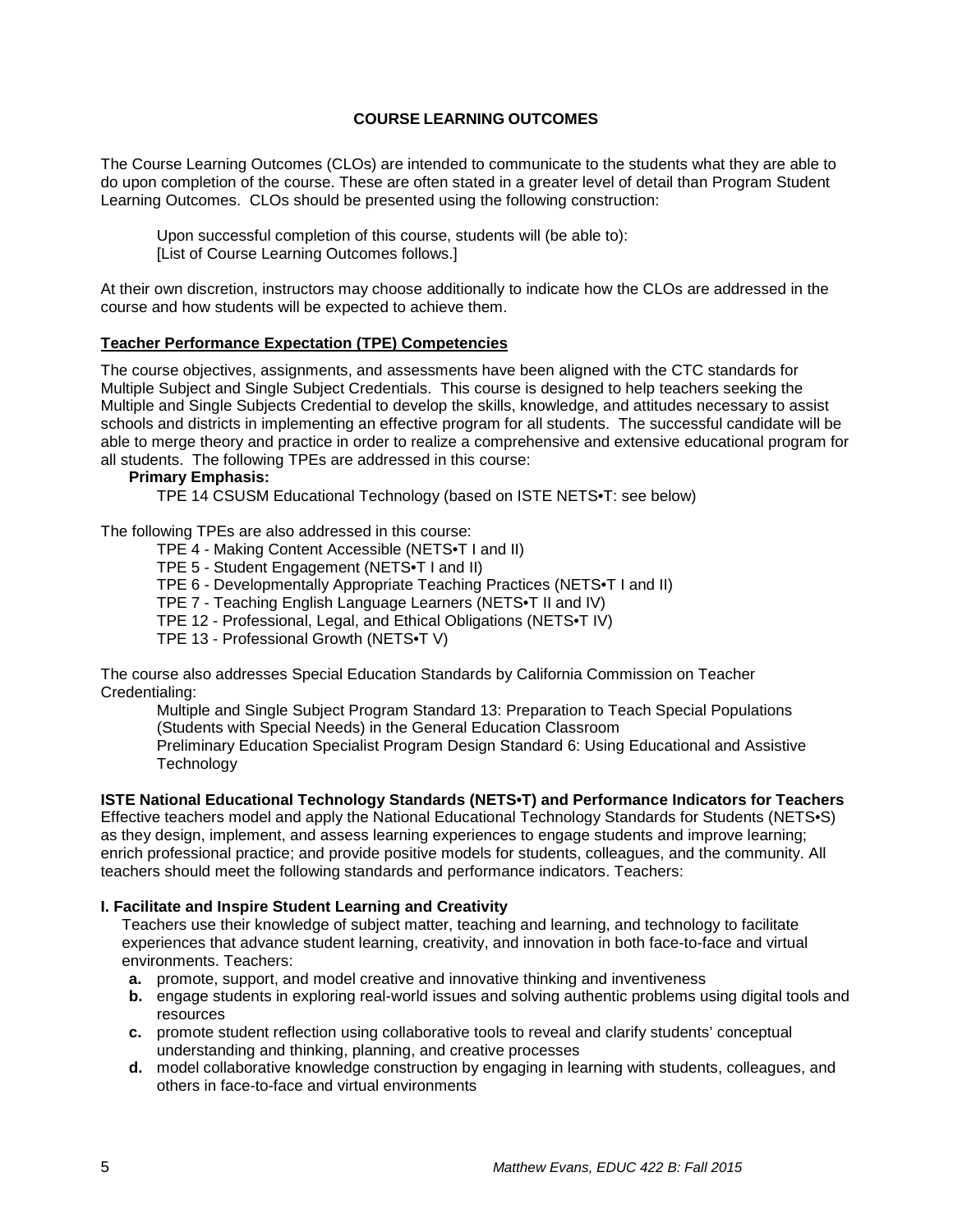#### **II. Design and Develop Digital-Age Learning Experiences and Assessments**

Teachers design, develop, and evaluate authentic learning experiences and assessments incorporating contemporary tools and resources to maximize content learning in context and to develop the knowledge, skills, and attitudes identified in the NETS•S. Teachers:

- **a.** design or adapt relevant learning experiences that incorporate digital tools and resources to promote student learning and creativity
- **b.** develop technology-enriched learning environments that enable all students to pursue their individual curiosities and become active participants in setting their own educational goals, managing their own learning, and assessing their own progress
- **c.** customize and personalize learning activities to address students' diverse learning styles, working strategies, and abilities using digital tools and resources
- **d.** provide students with multiple and varied formative and summative assessments aligned with content and technology standards and use resulting data to inform learning and teaching

#### **III. Model Digital-Age Work and Learning**

Teachers exhibit knowledge, skills, and work processes representative of an innovative professional in a global and digital society. Teachers:

- **a.** demonstrate fluency in technology systems and the transfer of current knowledge to new technologies and situations
- **b.** collaborate with students, peers, parents, and community members using digital tools and resources to support student success and innovation
- **c.** communicate relevant information and ideas effectively to students, parents, and peers using a variety of digital-age media and formats
- **d.** model and facilitate effective use of current and emerging digital tools to locate, analyze, evaluate, and use information resources to support research and learning

#### **IV. Promote and Model Digital Citizenship and Responsibility**

Teachers understand local and global societal issues and responsibilities in an evolving digital culture and exhibit legal and ethical behavior in their professional practices. Teachers:

- **a.** advocate, model, and teach safe, legal, and ethical use of digital information and technology, including respect for copyright, intellectual property, and the appropriate documentation of sources
- **b.** address the diverse needs of all learners by using learner-centered strategies and providing equitable access to appropriate digital tools and resources
- **c.** promote and model digital etiquette and responsible social interactions related to the use of technology and information
- **d.** develop and model cultural understanding and global awareness by engaging with colleagues and students of other cultures using digital-age communication and collaboration tools

### **V. Engage in Professional Growth and Leadership**

Teachers continuously improve their professional practice, model lifelong learning, and exhibit leadership in their school and professional community by promoting and demonstrating the effective use of digital tools and resources. Teachers:

- **a.** participate in local and global learning communities to explore creative applications of technology to improve student learning
- **b.** exhibit leadership by demonstrating a vision of technology infusion, participating in shared decision making and community building, and developing the leadership and technology skills of others
- **c.** evaluate and reflect on current research and professional practice on a regular basis to make effective use of existing and emerging digital tools and resources in support of student learning
- **d.** contribute to the effectiveness, vitality, and self-renewal of the teaching profession and of their school and community

*ISTE (International Society for Technology in Education), 2008*

[http://www.iste.org/Content/NavigationMenu/NETS/ForTeachers/2008Standards/NETS\\_for\\_Teachers\\_2008.](http://www.iste.org/Content/NavigationMenu/NETS/ForTeachers/2008Standards/NETS_for_Teachers_2008.htm) [htm](http://www.iste.org/Content/NavigationMenu/NETS/ForTeachers/2008Standards/NETS_for_Teachers_2008.htm)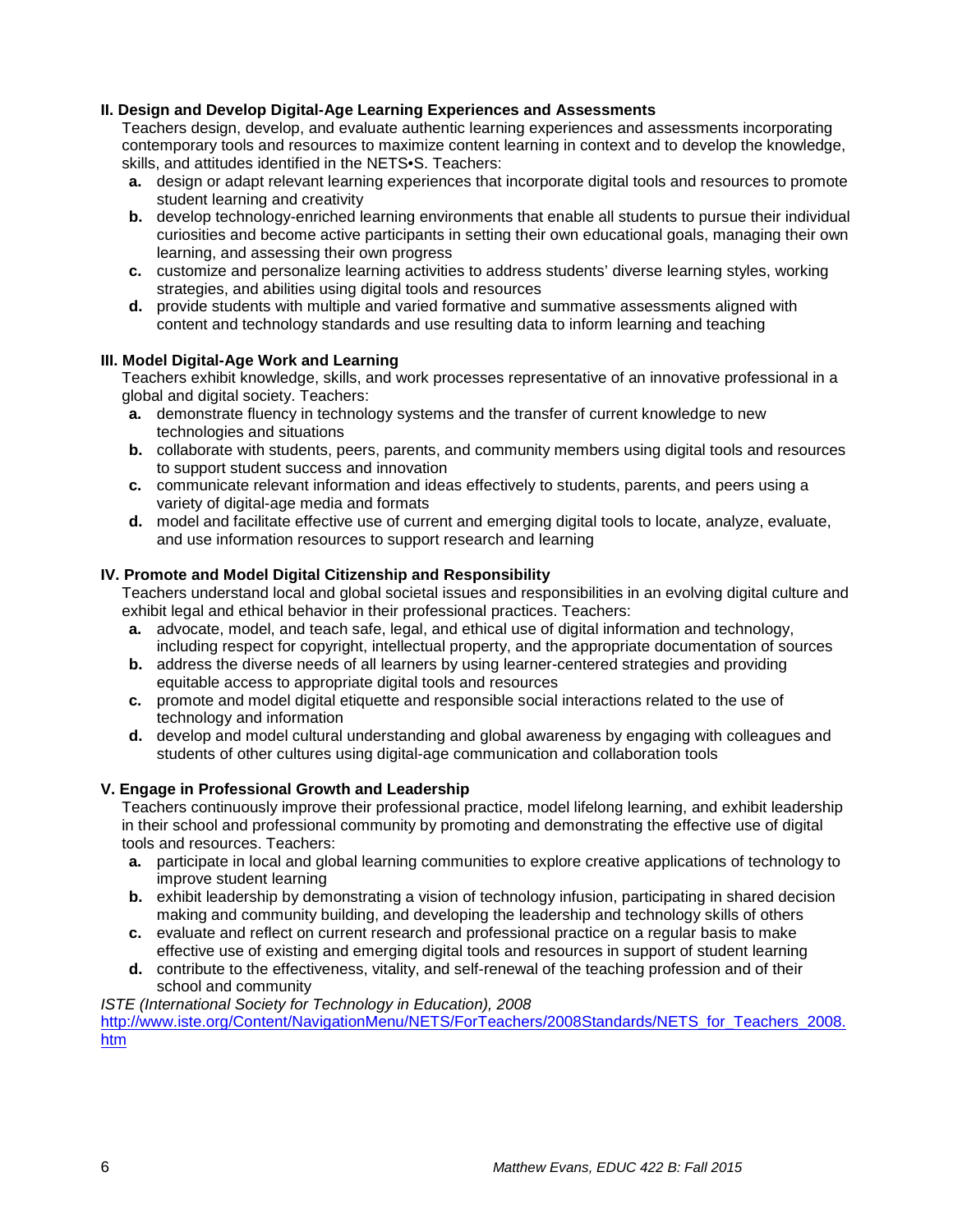### <span id="page-6-0"></span>**Teacher Performance Assessment**

Beginning July 1, 2008 all California credential candidates must successfully complete a state-approved Teacher Performance Assessment (TPA), as part of the credential program of preparation. During the 2015- 16 academic year the CSUSM credential programs will use either the CalTPA (California Teacher Performance Assessment) or the edTPA (Educative Teacher Performance Assessment).

<span id="page-6-1"></span>Check with your program coordinator to determine which assessment is used for your credential program.

## **CalTPA**

To assist with your successful completion of the CalTPA, a series of informational seminars are offered over the course of the program. TPA related questions and logistical concerns are to be addressed during the seminars. Your attendance to TPA seminars will greatly contribute to your success on the assessment. The CalTPA Candidate Handbook, TPA seminar schedule, and other TPA support materials may be found on the SOE website:

<http://www.csusm.edu/education/CalTPA/ProgramMaterialsTPA.html>

### <span id="page-6-2"></span>**edTPA**

Beginning in fall 2015, for newly entering initial candidates, the CSUSM assessment system is the edTPA. To assist with your successful completion of the edTPA, a capstone class is part of your curriculum. In this class edTPA related questions and logistical concerns are addressed. Additional support materials are available on the edTPA website: [http://www.edtpa.com/PageView.aspx?f=GEN\\_Candidates.html](http://www.edtpa.com/PageView.aspx?f=GEN_Candidates.html)

Additionally, to support your success in your credential program and with TPA, SOE classes use common pedagogical language, lesson plans (lesson designs), and unit plans (unit designs).

### <span id="page-6-3"></span>**Assessment of Professional Dispositions**

Assessing a candidate's dispositions within a professional preparation program is recognition that teaching and working with learners of all ages requires not only specific content knowledge and pedagogical skills, but positive attitudes about multiple dimensions of the profession. The School of Education has identified six dispositions – social justice and equity, collaboration, critical thinking, professional ethics, reflective teaching and learning, and life-long learning—and developed an assessment rubric. For each dispositional element, there are three levels of performance - *unacceptable*, *initial target*, and *advanced target*. The description and rubric for the three levels of performance offer measurable behaviors and examples.

The assessment is designed to provide candidates with ongoing feedback for their growth in professional dispositions and includes a self-assessment by the candidate. The dispositions and rubric are presented, explained and assessed in one or more designated courses in each program as well as in clinical practice. Based upon assessment feedback candidates will compose a reflection that becomes part of the candidate's Teaching Performance Expectation portfolio. Candidates are expected to meet the level of *initial target* during the program.

## **GENERAL CONSIDERATIONS**

### <span id="page-6-5"></span><span id="page-6-4"></span>**School of Education Attendance Policy**

Due to the dynamic and interactive nature of courses in the School of Education, all candidates (course participants) are expected to attend all classes and participate actively. At a minimum, candidates (course participants) must attend more than 80% of class time, or s/he may not receive a passing grade for the course at the discretion of the instructor. Individual instructors may adopt more stringent attendance requirements. Should the candidate (course participants) have extenuating circumstances, s/he should contact the instructor as soon as possible. *(Adopted by the COE Governance Community, December, 1997).*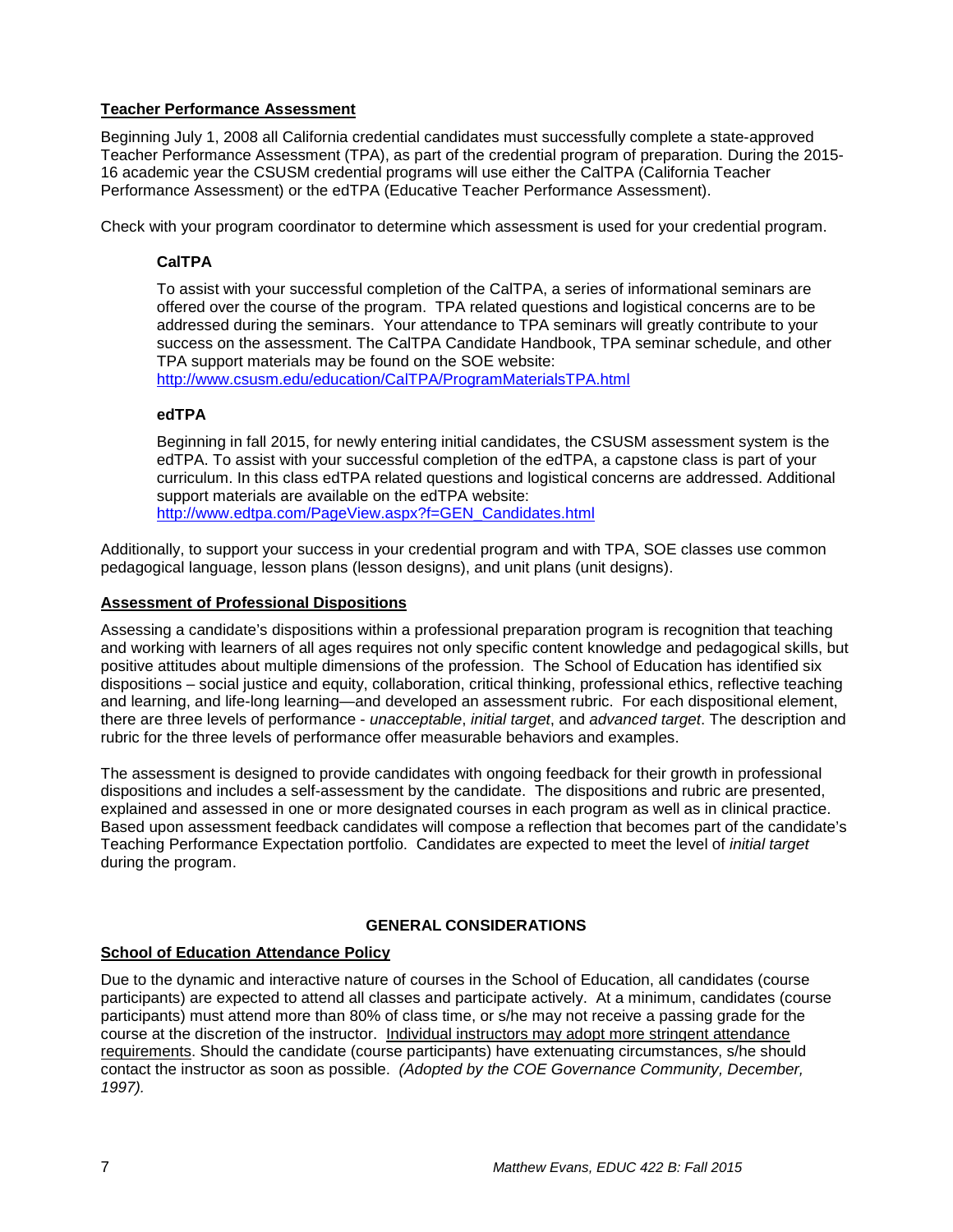- Any special attendance requirements, such as attendance at outside events or Service Learning activities must be listed.
- In accordance with the Administrative Course Drop policy, if there are any dates for which attendance is required to avoid being administratively dropped, these must be specified.
- Hybrid courses with specific on-campus meeting requirements (e.g., for exams) must state those requirements.

### <span id="page-7-0"></span>**CSUSM Academic Honesty Policy**

Students will be expected to adhere to standards of academic honesty and integrity, as outlined in the Student Academic Honesty Policy. All assignments must be original work, clear and error-free. All ideas/material that are borrowed from other sources must have appropriate references to the original sources. Any quoted material should give credit to the source and be punctuated accordingly.

Academic Honesty and Integrity: Students are responsible for honest completion and representation of their work. Your course catalog details the ethical standards and penalties for infractions. There will be zero tolerance for infractions. If you believe there has been an infraction by someone in the class, please bring it to the instructor's attention. The instructor reserves the right to discipline any student for academic dishonesty, in accordance with the general rules and regulations of the university. Disciplinary action may include the lowering of grades and/or the assignment of a failing grade for an exam, assignment, or the class as a whole.

Incidents of Academic Dishonesty will be reported to the Dean of Students. Sanctions at the University level may include suspension or expulsion from the University.

<span id="page-7-1"></span>Refer to the full Academic Honesty Policy at: [http://www.csusm.edu/policies/active/documents/Academic\\_Honesty\\_Policy.html](http://www.csusm.edu/policies/active/documents/Academic_Honesty_Policy.html)

#### **Plagiarism**

As an educator, it is expected that each candidate (course participant) will do his/her own work, and contribute equally to group projects and processes. Plagiarism or cheating is unacceptable under any circumstances. If you are in doubt about whether your work is paraphrased or plagiarized see the Plagiarism Prevention for Students website [http://library.csusm.edu/plagiarism/index.html.](http://library.csusm.edu/plagiarism/index.html) If there are questions about academic honesty, please consult the University catalog.

### <span id="page-7-2"></span>**Students with Disabilities Requiring Reasonable Accommodations**

Students with disabilities who require reasonable accommodations must be approved for services by providing appropriate and recent documentation to the Office of Disabled Student Services (DSS). This office is located in Craven Hall 4300, and can be contacted by phone at (760) 750-4905, or TTY (760) 750- 4909. Students authorized by DSS to receive reasonable accommodations should meet with their instructor during office hours or, in order to ensure confidentiality, in a more private setting.

#### <span id="page-7-3"></span>**All University Writing Requirement**

The CSUSM writing requirement of 2500 words is met through the completion of course assignments. Therefore, all writing assignments for forum posts and replies, blog reflections, NETS Narratives, and websites, and other coursework will be looked at for content, organization, grammar, spelling, and format.

#### <span id="page-7-4"></span>**Course Format**

Students are expected to attend each class to obtain the necessary information and guidance to utilize what is learned during the class session. This course will be a hybrid course with face-to-face meetings and online assignments.

#### <span id="page-7-5"></span>**Necessary Technical Competency Required of Students**

Students need to have access to a computer for online assignments.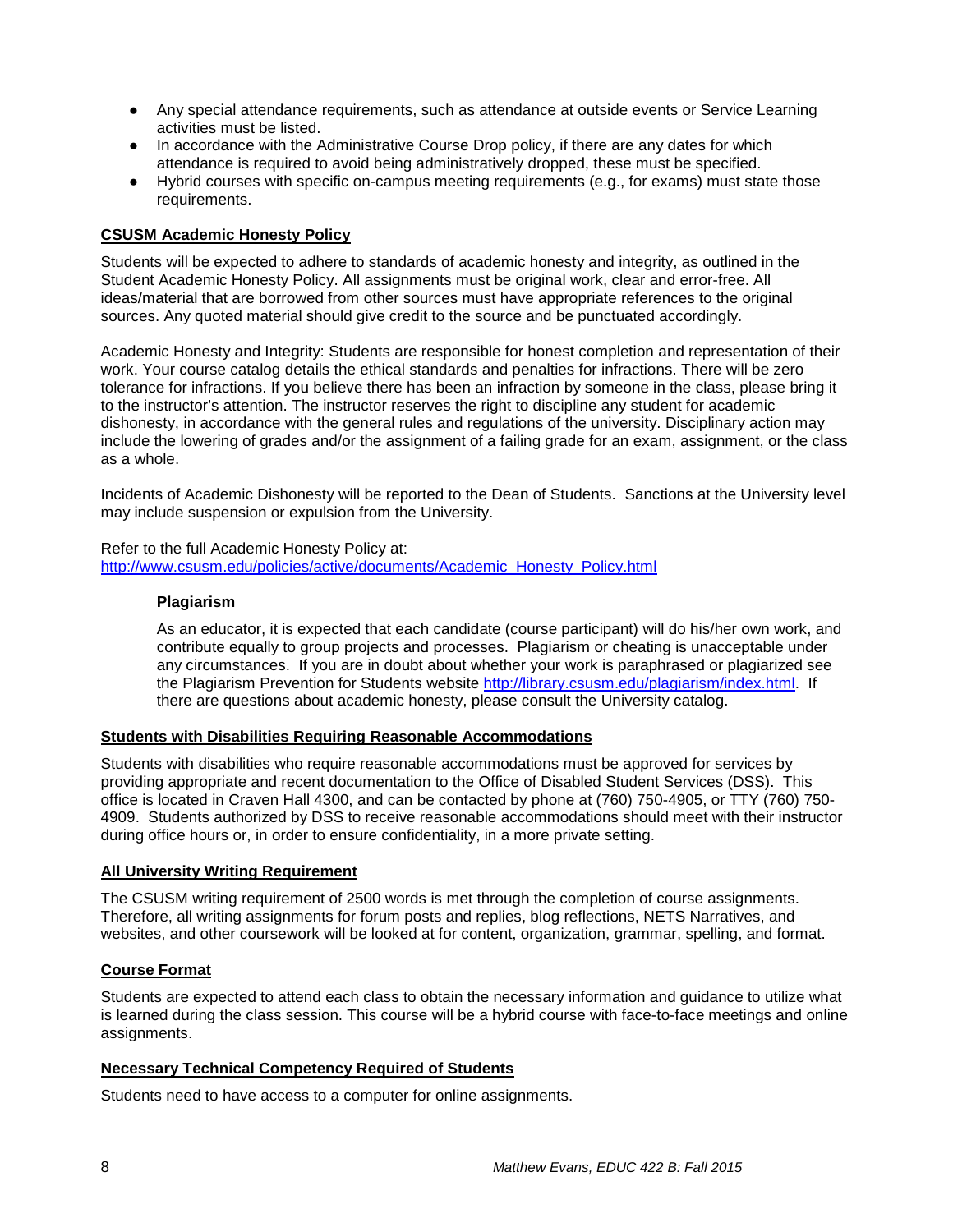### <span id="page-8-0"></span>**Contact Information for Technical Support Assistance**

### [CSUSM Help Desk.](https://www.csusm.edu/sth/)

## <span id="page-8-1"></span>**Use of Technology**

Candidates (Course participants) are expected to demonstrate competency in the use of various forms of technology (i.e. word processing, electronic mail, Moodle, use of the Internet, and/or multimedia presentations). Specific requirements for course assignments with regard to technology are at the discretion of the instructor. Keep a digital copy of all assignments for use in your teaching portfolio. All assignments will be submitted online, and some will be submitted in hard copy as well. Details will be given in class.

### <span id="page-8-2"></span>**Electronic Communication Protocol**

Electronic correspondence is a part of your professional interactions. If you need to contact the instructor, email is often the easiest way to do so. It is my intention to respond to all received e-mails in a timely manner. Please be reminded that e-mail and on-line discussions are a very specific form of communication, with their own nuances and etiquette. For instance, electronic messages sent in all upper case (or lower case) letters, major typos, or slang, often communicate more than the sender originally intended. With that said, please be mindful of all e-mail and on-line discussion messages you send to your colleagues, to faculty members in the School of Education, or to persons within the greater educational community. All electronic messages should be crafted with professionalism and care.

Things to consider:

- Would I say in person what this electronic message specifically says?
- How could this message be misconstrued?
- Does this message represent my highest self?
- Am I sending this electronic message to avoid a face-to-face conversation?

In addition, if there is ever a concern with an electronic message sent to you, please talk with the author in person in order to correct any confusion.

## **COURSE REQUIREMENTS AND GRADED COURSE COMPONENTS**

<span id="page-8-3"></span>Professional demeanor is expected of all students enrolled in EDUC422. This may be evidenced by:

- On time arrival to all class sessions, both face-to-face and online. Please email the instructor when you are unable to attend class or when you will be late
- Advance preparation of readings and timely submission of assignments.
- Solution Finding that uses carefully considered and culturally aware approaches.
- Supportive assistance to classmates with technical and/or content issues.
- Respectful participation in all settings (e.g. whole group, small group, Moodle Forums and study groups) with demonstration of positive interpersonal skills with classmates and guests.
- Backing up copies of all work. You will want these copies for your records and use in professional portfolio entries. Suggested procedures include:
	- o Make an EDUC 422 folder on your campus flash drive and save all your files in this folder
	- o Save a backup of all files on your home computer or
	- Email files to yourself for further backup
	- o Save important email communications for the course in a folder on your flash drive in addition to your email account
- Productive interaction with peers. Be aware that messages sent within an online context may be open to misinterpretation. When concerned, meanings should be verified to clarify sender's intent.

Select one or two class "buddies" (e.g., study group members or Moodle forum teammates) to ensure that you receive information and handouts if you must miss a class. Arrange an online check in time with your buddy, for prompting and reminders.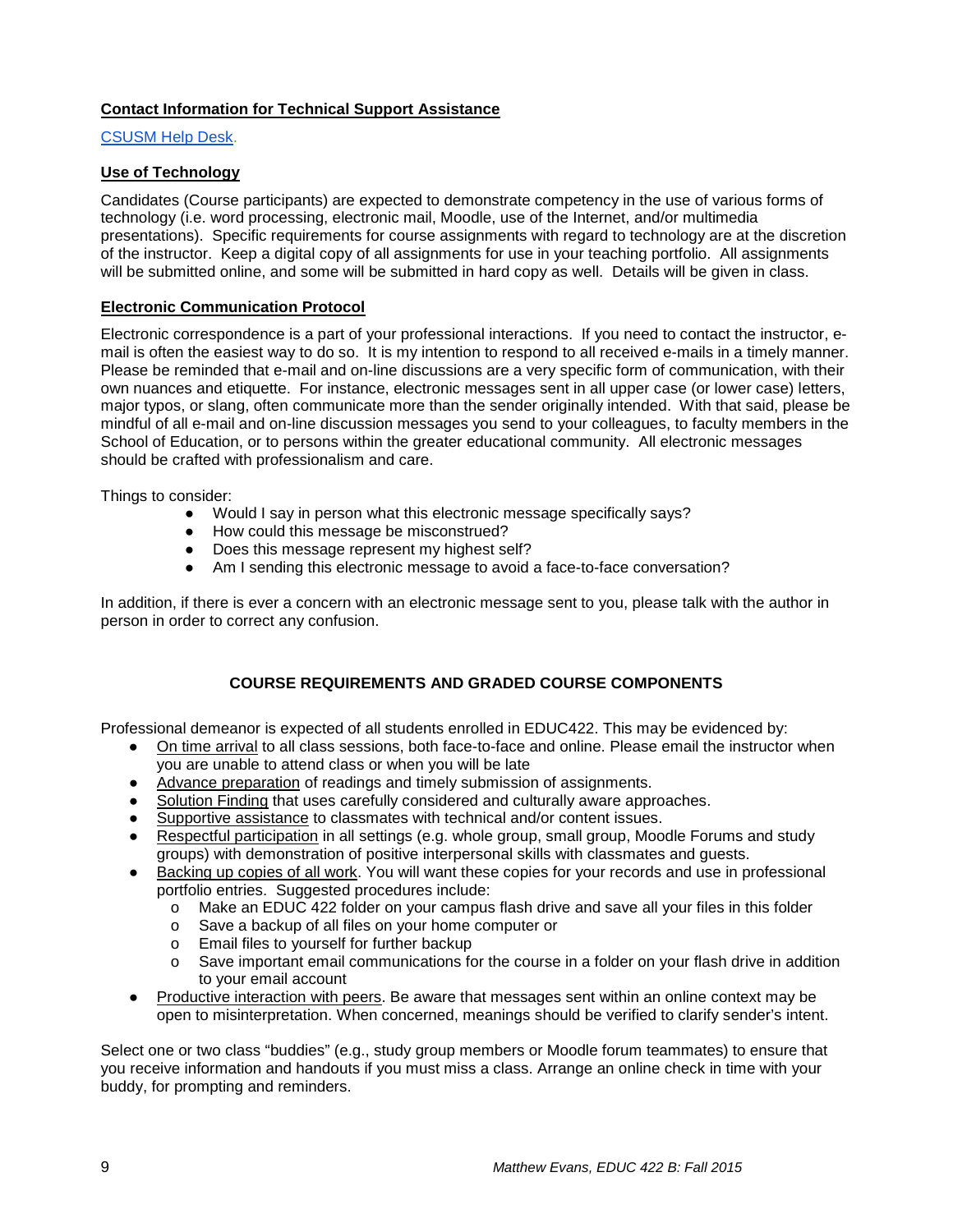#### <span id="page-9-0"></span>**Grading Standards**

All students are expected to participate in class activities and demonstrate reflective learning. It is important that students are well prepared for course sessions by completing the readings and assignments scheduled before the class meeting. It is vital to attend each class session as new materials are discussed and demonstrated.

Each assignment and Forums are scored using points. All completed work in the course equals 1000 points. Final grade will be determined by accumulated points throughout the semester.

| $90 - 93$ A- |
|--------------|
| $84 - 86 B$  |
| $77 - 79$ C+ |
| $70 - 73$ C- |
| Below 60 F   |
|              |

Failure to complete this course with a grade of C+ or better will prohibit a teacher candidate from entering a teaching credential program.

Detailed information about each assignment is provided by on the class Cougar Course site. Please note that modifications may occur at the discretion of the instructor. Any changes to assignments will be clearly labeled and students will be notified.

You are responsible to track your grades and progress in the course. In order to successfully complete this course, *all assignments must be completed* at an acceptable level noted on assignment directions and rubrics. **All assignments will be due by 11:55 pm on the due date, depending on the assignment.** 

#### <span id="page-9-1"></span>**Final Exam Statement**

There is no Final Exam for the course. Attendance at last class session is mandatory to share your digital portfolio and final video project.

#### <span id="page-9-2"></span>**Policy on Late/Missed Work**

Points will be deducted if assignments are submitted late (10% penalty per day late; no credit will be awarded if the assignment is one week late).

For Forums, if you do not post by the requested date, you will not receive credit as it then limits others' ability to respond.

Students who wish to revise an assignment must negotiate the requirements of the revision with the instructor. It is expected that work will be turned in on time. Please discuss individual issues with the instructor promptly if extraordinary circumstances prohibit you from turning in assignments on time.

#### **Student Collaboration Policy**

Students will be required to work together on various assignments such as reading and responding to each other's blog posts. Each course participant should complete all work in an equitable manner.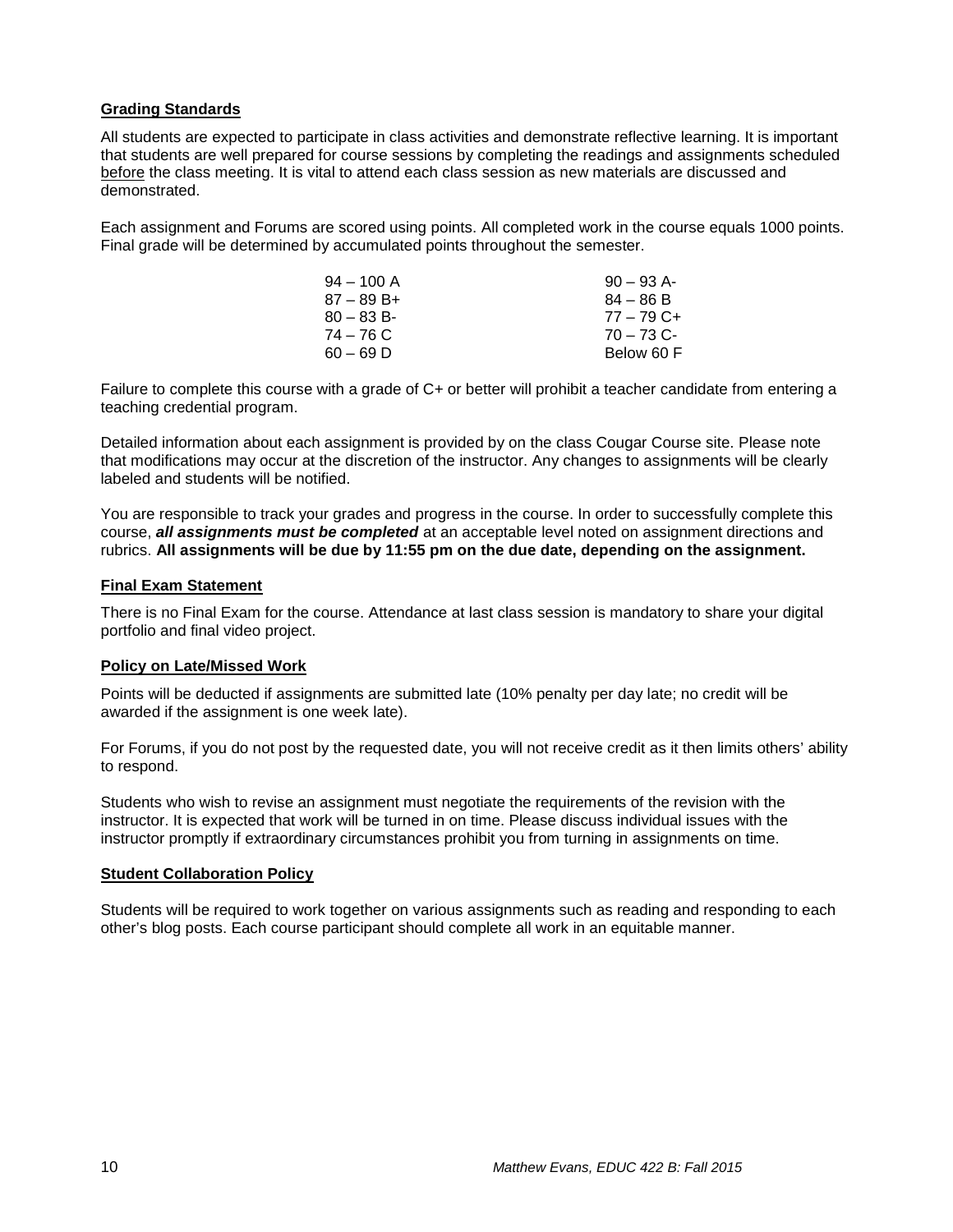## **SCHEDULE/COURSE OUTLINE**

### <span id="page-10-1"></span><span id="page-10-0"></span>**Assignments**

| <b>Assignment</b>    | <b>Description</b>                                                                                  | Pts | <b>Due</b>             |
|----------------------|-----------------------------------------------------------------------------------------------------|-----|------------------------|
| Statement of<br>Work | Students to printout and sign Statement of Work                                                     |     | 10/10                  |
| Reading              | Reflect on course readings related to NETS and current issues in                                    |     | <b>Initial Post</b>    |
| Reflections &        | educational technology; maintain professional blogs, contribute to                                  |     | 10/14                  |
| Comments             | online discussions, and apply Netiquette in the process.                                            |     | Peer Response          |
|                      | <b>Flipped Classroom</b>                                                                            |     | 10/18                  |
| Internet             | Students review a wide range of interactive educational Internet                                    | 25  | 10/18                  |
| Resource             | resources found on the Thinkfinity website. Students select and                                     |     |                        |
| Evaluation           | review 10 activities, websites, lesson plans, or interactive                                        |     |                        |
|                      | resources, noting NETS-S and opportunities for student learning.                                    |     |                        |
| Reading              | Reflect on course readings related to NETS and current issues in                                    | 20  | <b>Initial Post</b>    |
| Reflections &        | educational technology; maintain professional blogs, contribute to                                  |     | 10/14                  |
| Comments             | online discussions, and apply Netiquette in the process.                                            |     | Peer Response<br>10/18 |
| Computational        | <b>Coding in the classroom</b><br>Students explore computational thinking and use Scratch to create | 25  | 10/25                  |
| Thinking &           | an inspiring educational project to facilitate student learning.                                    |     |                        |
| Coding               |                                                                                                     |     |                        |
| Personal             | Students use Web 2.0 tools to build a personal learning network                                     | 20  | 10/25                  |
| Learning             | and engage in collaborative learning and professional growth.                                       |     |                        |
| <b>Network</b>       |                                                                                                     |     |                        |
| Video Games          | The goal of this assignment to get you familiar with educational                                    | 25  | 10/25                  |
|                      | video games, and how video games can support academic content                                       |     |                        |
|                      | learning, and the development of 21st century skills such as                                        |     |                        |
|                      | systems thinking.                                                                                   |     |                        |
| Teacher              | Students create a website to facilitate student learning and                                        | 30  | 11/1                   |
| Website              | collaboration with students and parents.                                                            |     |                        |
| Google Earth         | Students to create a "mock" assignment for your future students                                     | 20  | 11/1                   |
| Tour                 | that will require them to create a Google Earth tour of at least 5                                  |     |                        |
|                      | places on Earth. Students will need to cover a Common Core or                                       |     |                        |
|                      | California Content Standard in the assignment.                                                      |     |                        |
| Attendance &         | Teacher candidates are expected to have a positive disposition                                      | 10  | <b>NA</b>              |
| Professional         | toward teaching and learning. They should help each other and                                       |     |                        |
| <b>Dispositions</b>  | create a positive classroom environment for everyone. This means                                    |     |                        |
|                      | having a positive attitude in class, being on time and actively                                     |     |                        |
|                      | engaged in discussions and activities both in class and online.                                     |     |                        |

#### **TOTAL POINTS POSSIBLE = 200**

Detailed information is provided on Cougar Courses. Please note that modifications may occur at the discretion of the instructor. In addition to the assignments described above, performance assessment will be on student's cooperation and flexibility in response to unforeseen challenges and student's ability to perform tasks using a variety of technology tools.